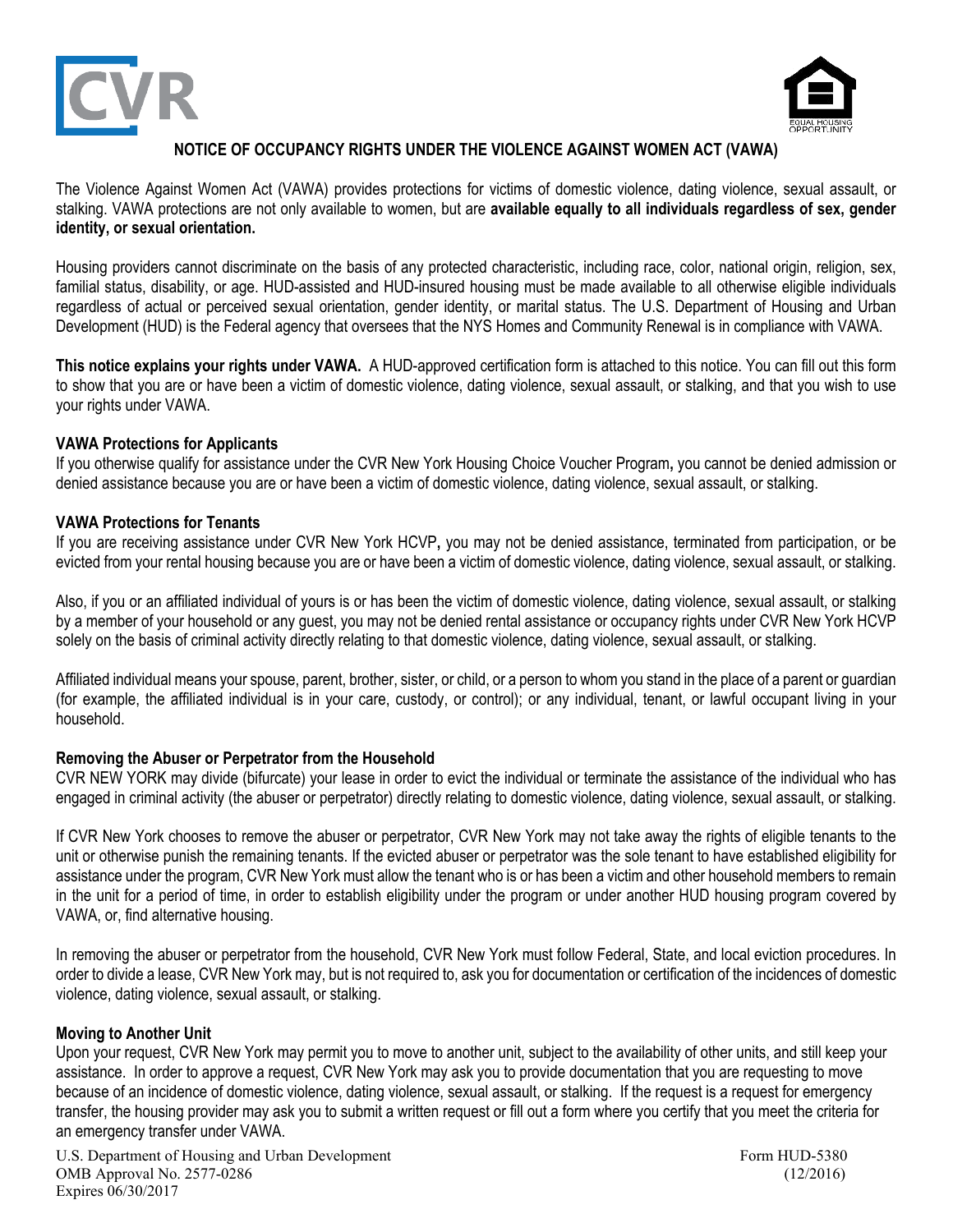The criteria are:

- 1) **You are a victim of domestic violence, dating violence, sexual assault, or stalking.** If your housing provider does not already have documentation that you are a victim of domestic violence, dating violence, sexual assault, or stalking, your housing provider may ask you for such documentation, as described in the documentation section below.
- 2) **You expressly request the emergency transfer.** Your housing provider may choose to require that you submit a form, or may accept another written or oral request.
- 3) You reasonably believe you are threatened with imminent harm from further violence if you remain in your **current unit.** This means you have a reason to fear that if you do not receive a transfer you would suffer violence in the very near future.
	- **OR**

You are a victim of sexual assault and the assault occurred on the premises during the 90-calendar-day period **before you request a transfer.** If you are a victim of sexual assault, then in addition to qualifying for an emergency transfer because you reasonably believe you are threatened with imminent harm from further violence if you remain in your unit, you may qualify for an emergency transfer if the sexual assault occurred on the premises of the property from which you are seeking your transfer, and that assault happened within the 90-calendar-day period before you expressly request the transfer.

CVR New York will keep confidential requests for emergency transfers by victims of domestic violence, dating violence, sexual assault, or stalking, and the location of any move by such victims and their families.

CVR New York's emergency transfer plan provides further information on emergency transfers, and CVR New York must make a copy of its emergency transfer plan available to you if you ask to see it.

# Documenting You Are or Have Been a Victim of Domestic Violence, Dating Violence, Sexual Assault or Stalking

CVR New York can, but is not required to, ask you to provide documentation to "certify" that you are or have been a victim of domestic violence, dating violence, sexual assault, or stalking. Such request from CVR New York must be in writing, and CVR New York must give you at least 14 business days (Saturdays, Sundays, and Federal holidays do not count) from the day you receive the request to provide the documentation. CVR New York may, but does not have to, extend the deadline for the submission of documentation upon your request.

You can provide one of the following to CVR New York as documentation. It is your choice which of the following to submit if CVR New York asks you to provide documentation that you are or have been a victim of domestic violence, dating violence, sexual assault, or stalking.

- D A complete HUD-approved certification form given to you by CVR New York with this notice, that documents an incident of domestic violence, dating violence, sexual assault, or stalking. The form will ask for your name, the date, time, and location of the incident of domestic violence, dating violence, sexual assault, or stalking, and a description of the incident. The certification form provides for including the name of the abuser or perpetrator if the name of the abuser or perpetrator is known and is safe to provide.
- A record of a Federal, State, tribal, territorial, or local law enforcement agency, court, or administrative agency that documents the incident of domestic violence, dating violence, sexual assault, or stalking. Examples of such records include police reports, protective orders, and restraining orders, among others.
- A statement, which you must sign, along with the signature of an employee, agent, or volunteer of a victim service provider, an attorney, a medical professional or a mental health professional (collectively, "professional") from whom you sought assistance in addressing domestic violence, dating violence, sexual assault, or stalking, or the effects of abuse, and with the professional selected by you attesting under penalty of perjury that he or she believes that the incident or incidents of domestic violence, dating violence, sexual assault, or stalking are grounds for protection.

If you fail or refuse to provide one of these documents within the 14 business days, CVR New York does not have to provide you with the protections contained in this notice.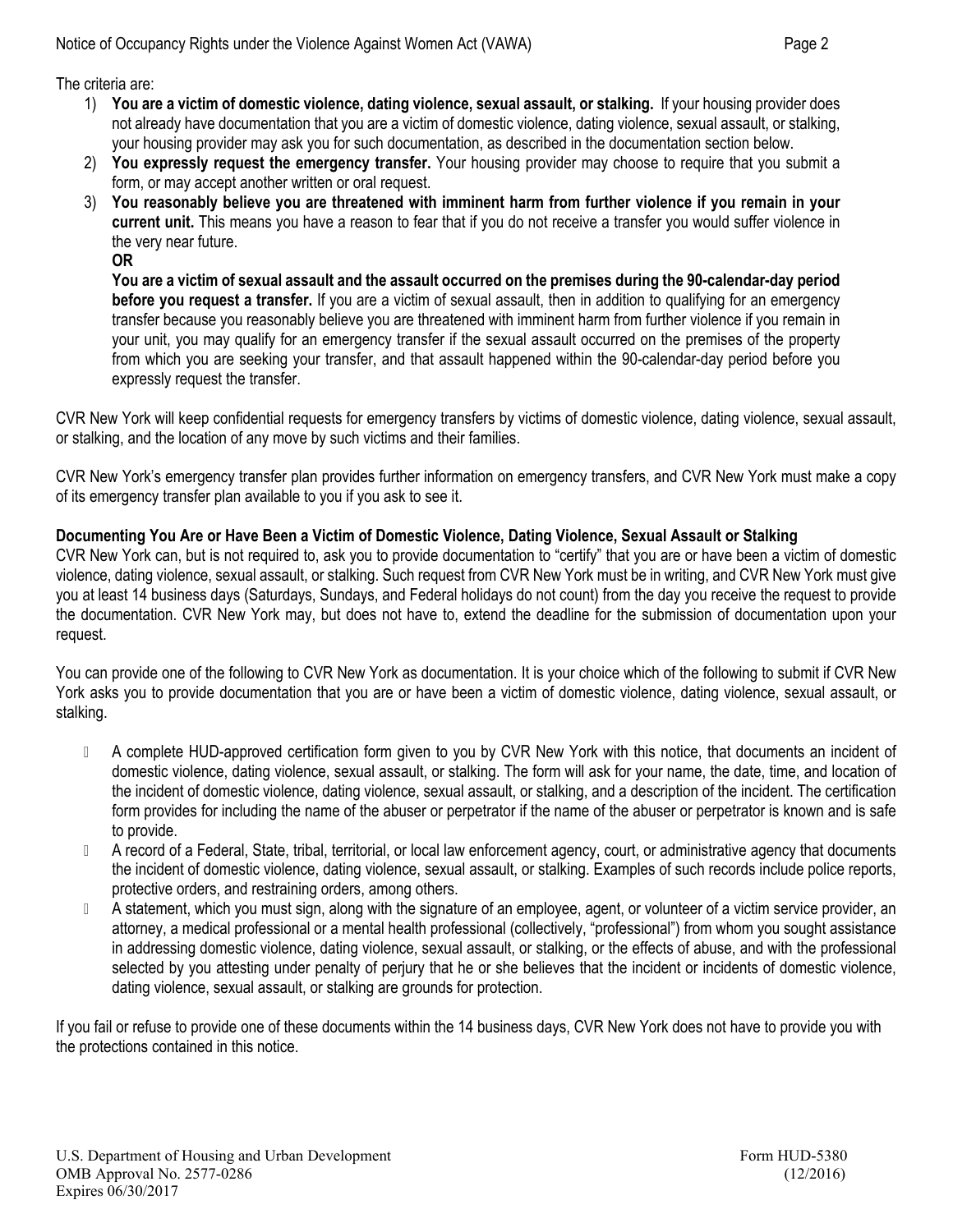If CVR New York receives conflicting evidence that an incident of domestic violence, dating violence, sexual assault, or stalking has been committed (such as certification forms from two or more members of a household each claiming to be a victim and naming one or more of the other petitioning household members as the abuser or perpetrator), CVR New York has the right to request that you provide thirdparty documentation within thirty 30 calendar days in order to resolve the conflict. If you fail or refuse to provide third-party documentation where there is conflicting evidence, CVR New York does not have to provide you with the protections contained in this notice.

# **Confidentiality**

CVR New York must keep confidential any information you provide related to the exercise of your rights under VAWA, including the fact that you are exercising your rights under VAWA.

CVR New York must not allow any individual administering assistance or other services on behalf of CVR NEW YORK (for example, employees and contractors) to have access to confidential information unless for reasons that specifically call for these individuals to have access to this information under applicable Federal, State, or local law.

CVR New York must not enter your information into any shared database or disclose your information to any other entity or individual.

CVR New York, however, may disclose the information provided if:

- You give written permission to CVR New York to release the information on a time limited basis.
- CVR New York needs to use the information in an eviction or termination proceeding, such as to evict your abuser or perpetrator or terminate your abuser or perpetrator from assistance under this program.
- A law requires CVR New York or your landlord to release the information.

VAWA does not limit CVR New York's duty to honor court orders about access to or control of the property. This includes orders issued to protect a victim and orders dividing property among household members in cases where a family breaks up.

## **Reasons a Tenant Eligible for Occupancy Rights under VAWA May Be Evicted or Assistance May Be Terminated**

You can be evicted and your assistance can be terminated for serious or repeated lease violations that are not related to domestic violence, dating violence, sexual assault, or stalking committed against you. However, CVR New York cannot hold tenants who have been victims of domestic violence, dating violence, sexual assault, or stalking to a more demanding set of rules than it applies to tenants who have not been victims of domestic violence, dating violence, sexual assault, or stalking.

The protections described in this notice might not apply, and you could be evicted and your assistance terminated, if CVR New York can demonstrate that not evicting you or terminating your assistance would present a real physical danger that:

1) Would occur within an immediate time frame, and

2) Could result in death or serious bodily harm to other tenants or those who work on the property.

If CVR New York can demonstrate the above, CVR New York should only terminate your assistance or evict you if there are no other actions that could be taken to reduce or eliminate the threat.

#### **Other Laws**

VAWA does not replace any Federal, State, or local law that provides greater protection for victims of domestic violence, dating violence, sexual assault, or stalking. You may be entitled to additional housing protections for victims of domestic violence, dating violence, sexual assault, or stalking under other Federal laws, as well as under State and local laws.

## **Non-Compliance with the Requirements of This Notice**

You may report a covered housing provider's violations of these rights and seek additional assistance, if needed, by contacting or filing a complaint with the Westchester Human Rights Commission at (914) 995-7710 or the New York City Commission on Human Rights at 311 or (718) 722-3131 or the HUD New York Regional Office at (212) 264-8000.

## **For Additional Information**

You may view a copy of HUD's final VAWA rule at **https://www.federalregister.gov/documents/2016/11/16/2016-25888/violenceagainst-women-reauthorization-act-of-2013-implementation-in-hud-housing-programs.**

Additionally, CVR New York must make a copy of HUD's VAWA regulations available to you if you ask to see them.

For questions regarding VAWA, please contact Lorna McFarlane at (914) 995-6594.